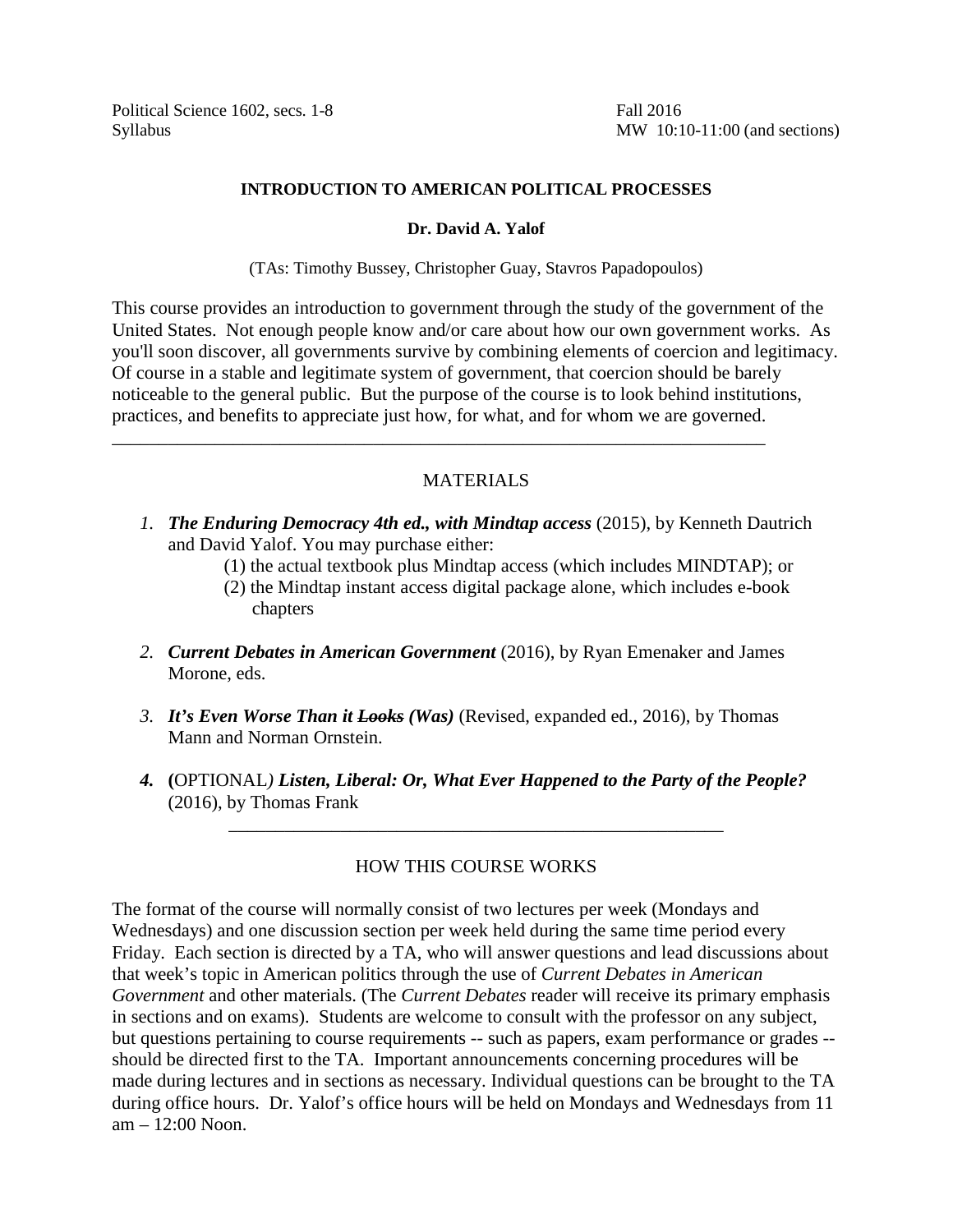# GRADING

There will be one midterm exam, a final exam, and 10 graded "focus activities" assignments in MINDTAP. (Individual TAs will announce any modifications to these assignments in sections). Make-ups and incompletes will be given only when excuses are properly documented. Your final grade will be calculated as follows:

| Midterm Examination            | 20%  |
|--------------------------------|------|
| Section participation & Papers | 20%  |
| Mindtap Assignments (10 of 11) | 20%  |
| <b>Final Examination</b>       | 40%  |
|                                | 100% |

To access Mindtap, you will need to register for an account using the registration URLs provide to you as well as the course key. During the first week of class I will provide you with all the information you need to properly register. There are 11 on-line homework assignments spread throughout the semester – the average of the 10 highest scores will determine your overall Mindtap homework grade on a scale from  $\overline{0}$  to 20. (The lowest score will be dropped, giving every student a "free pass" to skip a week of on-line homework assignments). Each week's graded focus activities are available starting Sunday and are due by 11:59 pm Wednesday night.

All performance in section will be graded by the TA (Two short papers will be worth 5% each; class participation is worth an additional 10%). The final mark thus at least partially reflects each student's active and constructive participation in Friday's section discussions. Remember also that failure to submit papers and on-line homework assignments in a timely manner will affect your grade adversely.

All assignments are listed on the pages that follow, with approximate dates assigned for discussion. Naturally, all reading assignments should be completed, regardless of whether or not they have been discussed in class.

#### **PART ONE: FOUNDATIONS**

\_\_\_\_\_\_\_\_\_\_\_\_\_\_\_\_\_\_\_\_\_\_\_\_\_\_\_\_\_\_\_\_\_\_\_\_\_\_\_\_\_\_\_\_\_\_\_\_\_\_\_\_\_\_\_\_\_\_\_\_\_\_\_\_\_\_\_\_\_\_\_\_\_

#### I. GOVERNMENT AS A PROBLEM; THE AMERICAN SOLUTION (August 29 & 31, September 7)

Government is both a solution and a problem. All governments combine force and legitimacy in different measures to achieve legitimacy. The complexities of the 21<sup>st</sup> century world only add to the challenge modern governments must face.

Readings: *Dautrich & Yalof's Enduring Democracy* Textbook, Chapter 1 *MINDTAP* assignments, Chapter 1 (due 9/7/16) *Current Debates in American Government*, pp. 1-22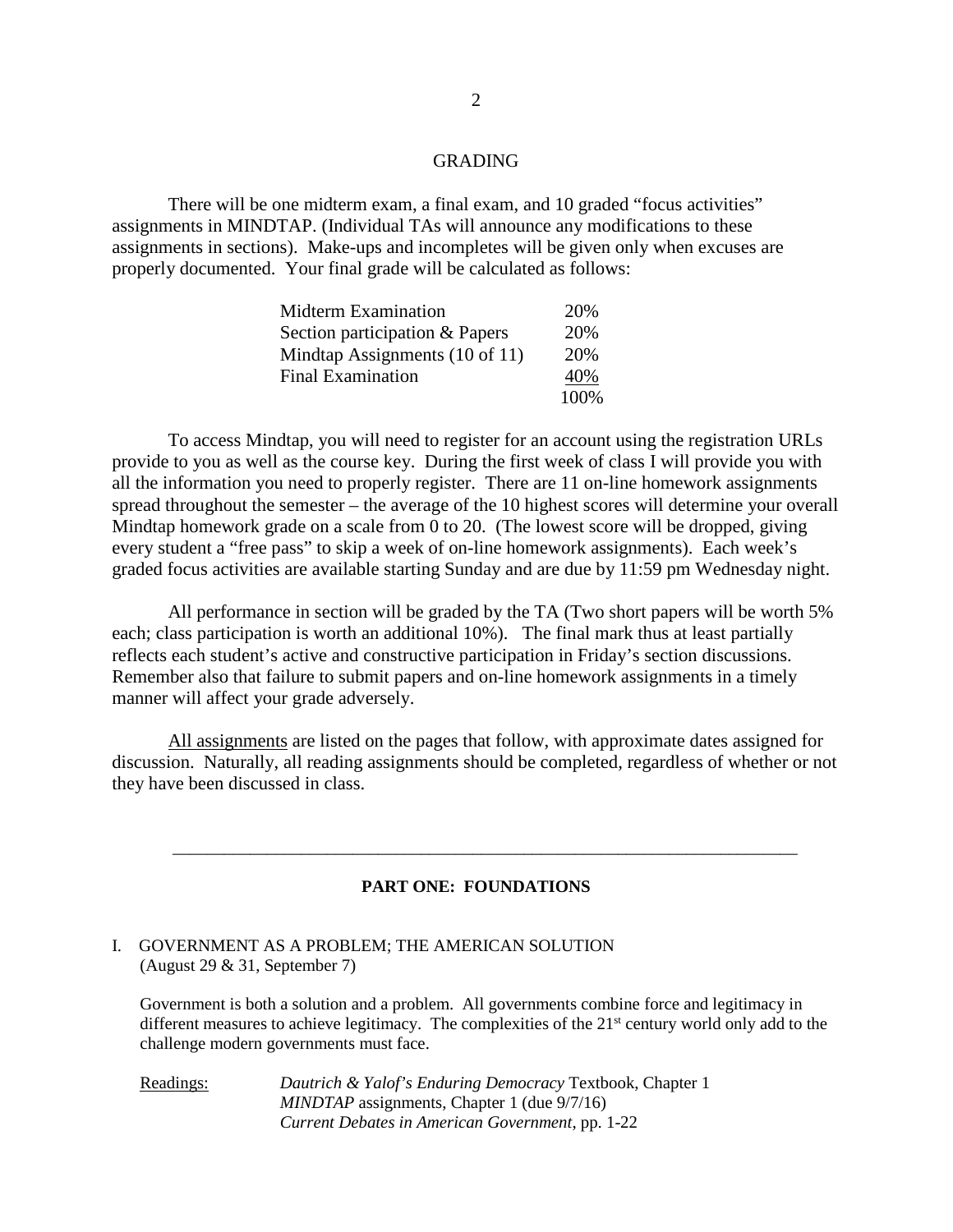**\_\_\_\_\_\_\_\_\_\_\_\_\_\_\_\_\_\_\_\_\_\_\_\_\_\_\_\_\_\_\_\_\_\_\_\_\_\_\_\_\_\_\_\_\_\_\_\_\_\_\_\_\_\_\_\_\_\_\_\_\_\_\_\_\_\_\_\_\_\_\_\_\_\_\_\_\_\_\_\_**

# *NO CLASS WILL BE HELD ON MONDAY SEPTEMBER 12*  **\_\_\_\_\_\_\_\_\_\_\_\_\_\_\_\_\_\_\_\_\_\_\_\_\_\_\_\_\_\_\_\_\_\_\_\_\_\_\_\_\_\_\_\_\_\_\_\_\_\_\_\_\_\_\_\_\_\_\_\_\_\_\_\_\_\_\_\_\_\_\_\_\_\_\_\_\_\_\_\_\_\_**

# II. THE CONSTITUTION'S SEPARATION OF POWERS: Power, Order and Consent (September 14 & 19)

The American Constitution was the product of an effort to create a strong central government and to impose order on the society, while at the same time maintaining a degree of popular consent.

Readings: *Dautrich & Yalof's Enduring Democracy* Textbook, Chapter 2 *MINDTAP* assignments, Chapter 2 (due 9/14/16) *Current Debates in American Government,* pp. 23-49

# III. GOVERNMENT UNDER THE CONSTITUTION: Federalism and States' Rights (September 21)

During the past 70 years, the government of the United States has grown enormously in size, scope and power. Although some features of the modern American system would still be recognizable to the founders, the Constitution had to change if the modern needs of government and politics were to be accommodated. Federalism still exists, but in a markedly different form than it was originally conceived.

Readings: *Dautrich & Yalof's Enduring Democracy* Textbook, Chapter 3 *MINDTAP* assignments, Chapter 3 (due 9/21/16) *Current Debates in American Government*, pp. 50-66

\_\_\_\_\_\_\_\_\_\_\_\_\_\_\_\_\_\_\_\_\_\_\_\_\_\_\_\_\_\_\_\_\_\_\_\_\_\_\_\_\_\_\_\_\_\_\_\_\_\_\_\_\_\_\_\_\_\_\_\_\_\_\_\_\_\_\_\_\_\_

# **PART TWO: THE POLITICAL INSTITUTIONS OF GOVERNMENT**

IV. CONGRESS: The First Branch (September 26 & 28)

> Although the Constitution provides for three branches, the legislature was considered the "First Branch," and the golden age of the legislature lasted for well over a century. The American Congress remains today the most important legislature in the world, but it is no longer the dominant institution in our own national government. Can Congress ever regain its national status? Is the separation of powers all but dead?

Readings: *Dautrich & Yalof's Enduring Democracy* Textbook, Chapter 6 *MINDTAP* assignments, Chapter 6 (due 9/28/16) *Current Debates in American Government,* pp. 232-249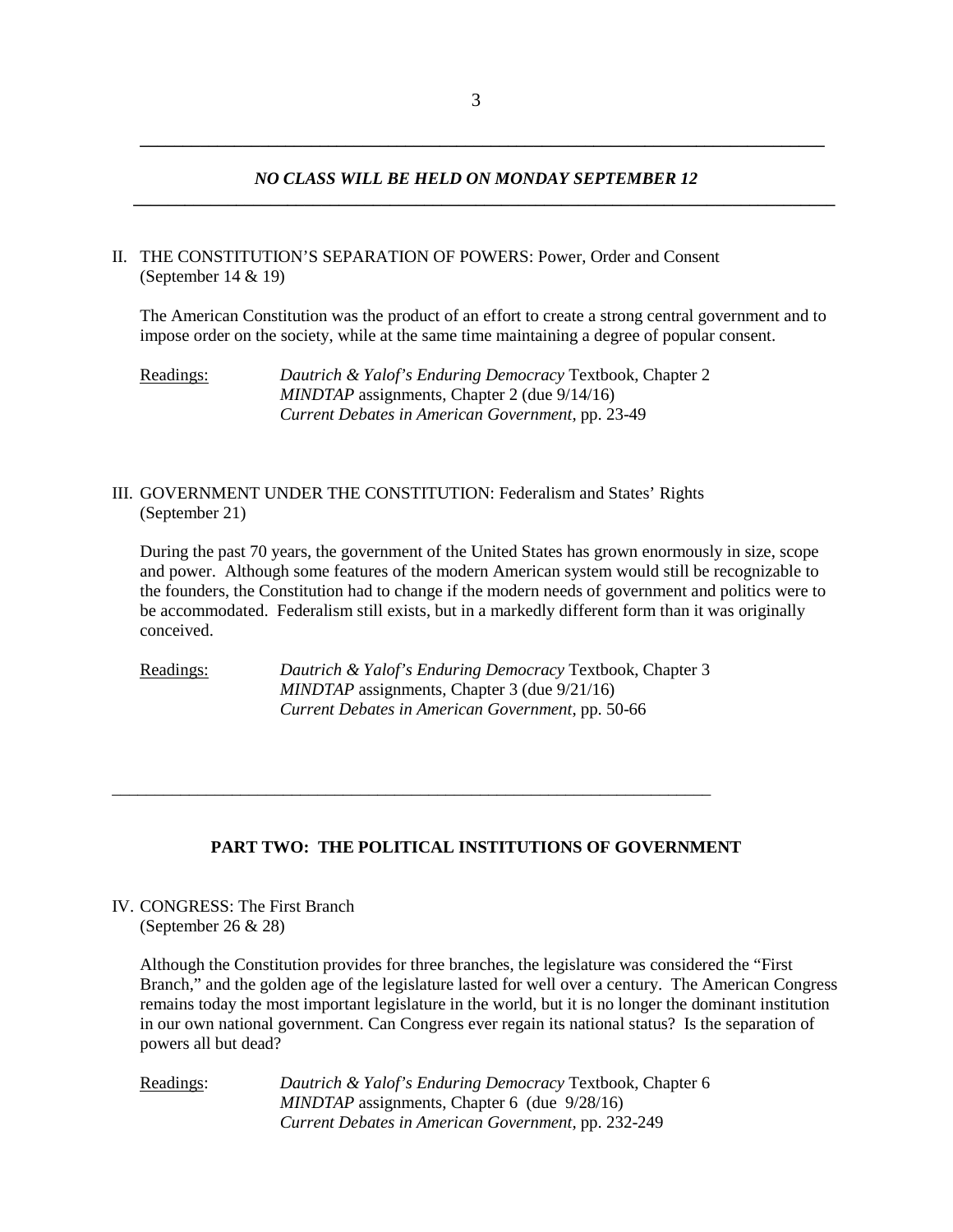V. THE PRESIDENT: From Chief Clerk to Powerful Chief Executive  $(October 3 & 5)$ 

During the 20th Century, the presidency became the central institution of American national government. Is presidential government in the early 21st Century compatible with the Constitution and traditional notions of representative government?

Readings: *Dautrich & Yalof's Enduring Democracy* Textbook, Chapter 7 *MINDTAP* assignments, Chapter 7 (due 10/5/16) *Current Debates in American Government*, pp. 250-263

### VI. THE BUREAUCRACY. (October 10)

Americans cannot live with bureaucracy… and they cannot live without it. Bureaucracy is a pejorative name for the most efficient way of organizing people for production and service or control. The problem of bureaucracy is not efficiency but accountability: Is it possible to organize nearly three million civil servants and over two million personnel to do the work of American government, and at the same time to keep all the personnel in line with the needs and wishes of each generation of Americans?

Readings: *Dautrich & Yalof's Enduring Democracy* Textbook, Chapter 8 NO *MINDTAP* assignments this week *Current Debates in American Government*, pp. 264-282

# *MIDTERM EXAM ON WEDNESDAY, OCTOBER 12 (NO SECTIONS ON OCTOBER 14)*  **\_\_\_\_\_\_\_\_\_\_\_\_\_\_\_\_\_\_\_\_\_\_\_\_\_\_\_\_\_\_\_\_\_\_\_\_\_\_\_\_\_\_\_\_\_\_\_\_\_\_\_\_\_\_\_\_\_\_\_\_\_\_\_\_\_\_\_\_\_\_\_\_\_\_\_\_\_\_\_\_\_\_**

 **\_\_\_\_\_\_\_\_\_\_\_\_\_\_\_\_\_\_\_\_\_\_\_\_\_\_\_\_\_\_\_\_\_\_\_\_\_\_\_\_\_\_\_\_\_\_\_\_\_\_\_\_\_\_\_\_\_\_\_\_\_\_\_\_\_\_\_\_\_\_\_\_\_\_\_\_\_\_\_\_**

# **PART THREE: THE POLITICAL SYSTEM AT WORK**

**\_\_\_\_\_\_\_\_\_\_\_\_\_\_\_\_\_\_\_\_\_\_\_\_\_\_\_\_\_\_\_\_\_\_\_\_\_\_\_\_\_\_\_\_\_\_\_\_\_\_\_\_\_\_\_\_\_\_\_\_\_\_\_\_\_\_\_\_\_\_\_\_\_\_\_\_\_\_\_\_\_\_\_\_**

VII. VOTING: Instrument of Democracy or Institution of Government? (October 17, 19)

Majority rule is the key to democracy. And yet even in the most important elections, less than half of those eligible to vote do so. Elections are of course important, but for whom?

Readings: *Dautrich & Yalof's Enduring Democracy* Textbook, Chapter 13 *MINDTAP assignments,* Chapter 13 (due 10/19/16) *It's Even Worse Than It Looks* (Part I: The Problem)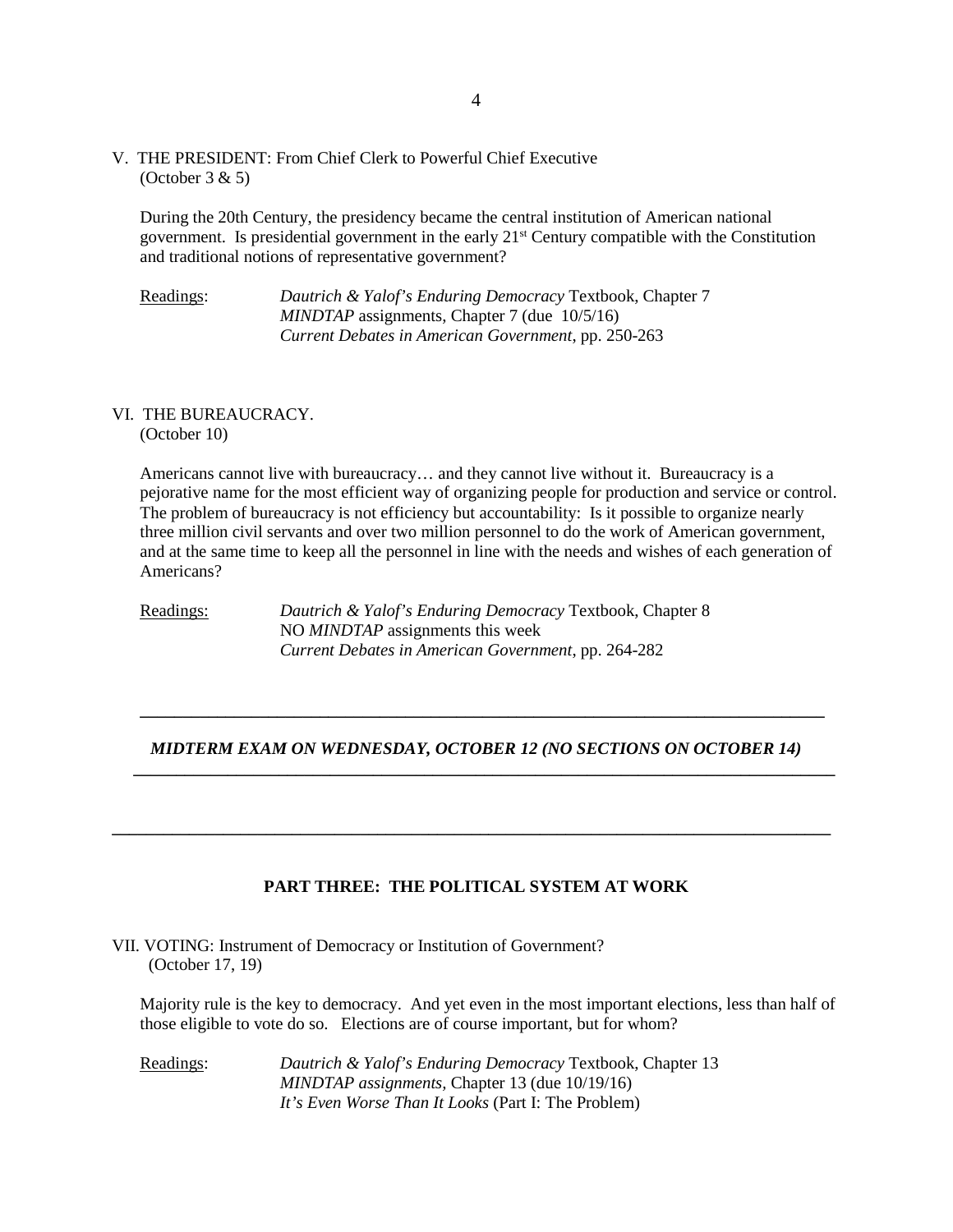#### VIII. CAMPAIGNS AND THE ELECTION PROCESS (October 24, 26 & 31 & November 2)

Readings: *Dautrich & Yalof's Enduring Democracy* Textbook, Chapter 14 *MINDTAP* assignments, Chapter 14 (due 10/26/16) *Current Debates in American Government*, pp. 185-201 *It's Even Worse Than It Looks* (Part II: What to do about it) *Of The People (*video)

#### IX. PUBLIC OPINION, POLLING AND THE ELECTION OF 2016 (November 7 & 9)

Public opinion has become the modern-day definition of "the people." The more recent revolution in information technology has made an effective science of the measurement of opinion, and politicians can, if they wish, have a referendum on any subject at practically any time. But is "the government of opinion" a good alternative to party or electoral democracy? Should we permit public opinion, as measured by a sample survey, to have a lasting influence over government?

## Readings: *Dautrich & Yalof's Enduring Democracy* Textbook, Chapter 10 *MINDTAP* assignments, Chapter 10 (due 11/9/16) *Current Debates in American Government,* pp. 134-146

# X. POLITICAL PARTIES and INTEREST GROUPS (November 14 & 16)

Elections have been particularly important in the United States because of political parties. Yet political parties today are in a weak and declining state. Interest groups have had an equally long and influential history in American politics, but their influence may be problematic today precisely because of the decline of political parties. Should we try to restore the parties or let democracy depend increasingly upon interest groups and mass opinion?

Readings: *Dautrich & Yalof's Enduring Democracy* Textbook, Chapters 11 and 13 (re-read) *MINDTAP* assignments, Chapter 11 (due 11/16/16) *Current Debates in American Government,* pp. 202-231

# XII. THE JUDICIARY

(November 28 & 30)

Alexander Hamilton wrote in the Federalist Papers that the judiciary is "the least dangerous branch." Today many of its friends as well as its critics refer to it as "the Imperial Judiciary." What has actually happened to the federal judiciary?

Readings: *Dautrich & Yalof's Enduring Democracy* Textbook, Chapter 9 *MINDTAP* assignments, Chapter 9 (due 11/30/16) *Current Debates in American Government*, pp. 283-305